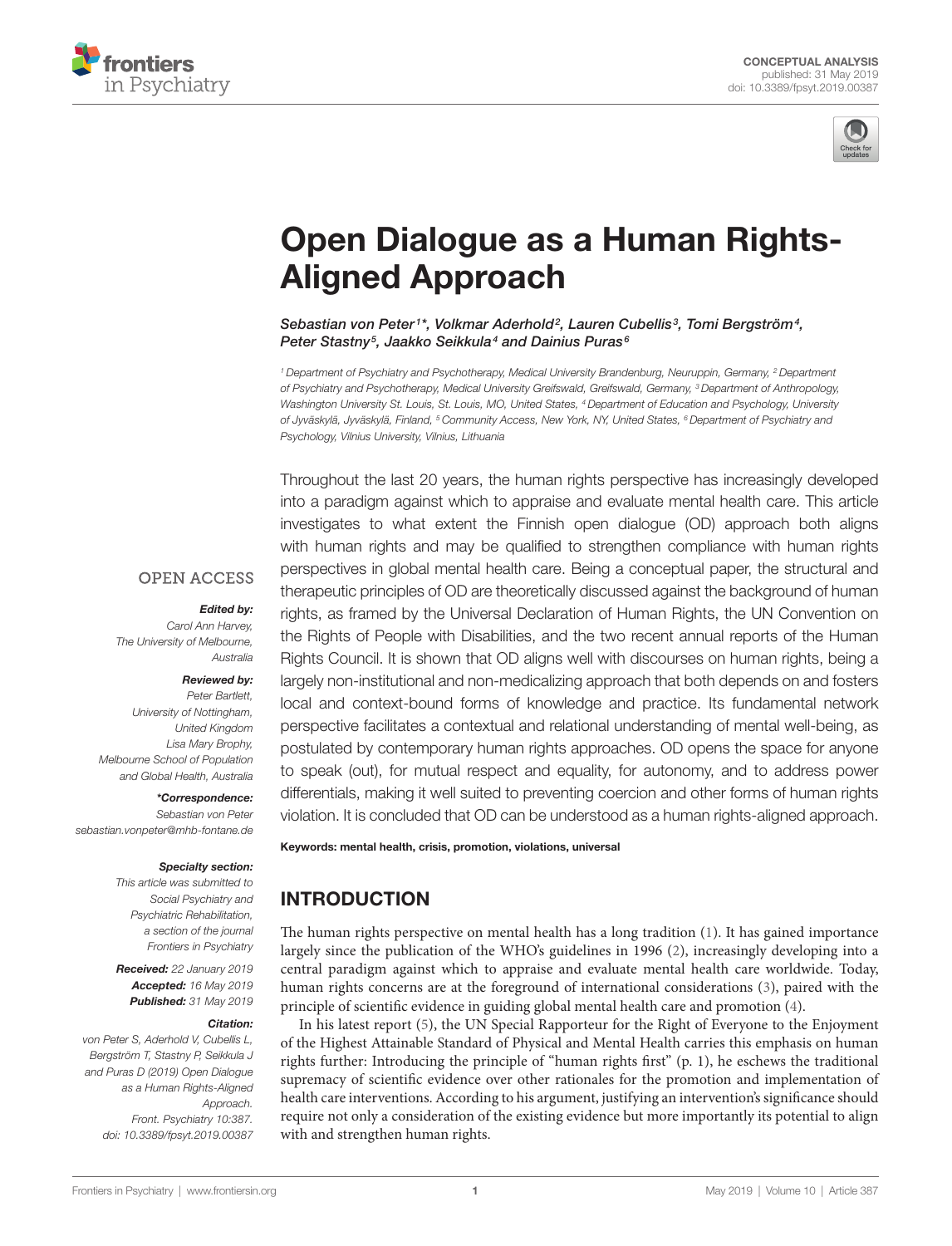The UN Special Rapporteur's report has evoked extensive debates [\(6,](#page-5-5) [7\)](#page-5-6) and also criticism ([8\)](#page-5-7). These debates are of critical importance, as human rights in the context of mental health is a worldwide concern [\(9\)](#page-5-8). Without appropriately responsive interventions, mental health problems may hold damaging potential for the persons concerned and for their social and cultural surroundings. Yet intervening in the name of mental health also may bring along the risk of human rights violation. This includes not only rather obviously transgressions, such as detainment, isolation, restraint, and medication without consent, but also more "silent" and hidden violations that may exclude, stigmatize, pathologize, depersonalize, or disempower people living with mental distress.

Various reports have confirmed the severity of human rights violations affecting people with mental health problems in almost all cultures, though there are variations in frequency, intensity, or severity [\(10](#page-5-9), [11](#page-5-10)). As a response, various policies and regulations have been established in recent decades, differing from one country to another, and raising various concerns about global disparities. At the same time, around the world, there is a long history of injustice embedded in the mental health care sector, and this provokes the challenging question of how to change current practices, which have been routinized over centuries [\(10](#page-5-9)).

Thus, essential changes of the worldwide mental health care sector are needed, requiring more than a handful of trainings or a quick modification of practices ([10\)](#page-5-9). Instead, fundamentally new ways of understanding and responding to mental health problems must be established to better comply with human rights policies and regulations. To clarify this argument, a productive example is given *via* the analysis of the open dialogue (OD), an approach that will be understood in the following as a means by which to foster human rights in mental health care practices. OD is a set of network and community-centred techniques that originally served as early intervention practices to treat persons with psychotic experiences [\(12](#page-5-11)). Of the "twin principles" ([4](#page-5-3)), OD meets the criteria of being scientifically well evidenced: Largely focusing on Scandinavian research fields, there is a set of quite robust cohort and descriptive studies that demonstrate its real-life effectiveness [\(12](#page-5-11)[–15](#page-5-12)).

On the other hand, the compatibility of OD with the principles of human rights has not been demonstrated yet, prompting the following research questions: To what extent does OD as a welldefined approach aligns with human rights, in the sense of qualifying as a means by which to realize and protect human rights in mental health care practice around the globe? This question is intended to generate not only an OD-related analysis but also a more general discussion of how various principles of human rights may serve to substantiate the benefits of defined mental health interventions.

# MATERIALS AND METHODS

When Jaakko Seikkula and his team in Finland developed the model known today as the OD approach, systematic changes were initiated on two different but equally important levels ([16\)](#page-5-13): First, a culture of dialogical communication between staff, patients, and relatives was established. Second, community-based, multidisciplinary treatment teams were organized and deployed to offer primarily outpatient services. A low medication- and primarily psychotherapeutically orientated treatment approach, involving a processual understanding of psychiatric crisis and disabilities as meaningful reactions to a specific context ([16\)](#page-5-13), are key values of OD that have been further elaborated upon over time.

OD developed from the need-adapted treatment model (NATM), also conceived in Finland by Y. Alanen and his team since 1975 ([17\)](#page-5-14). NATM draws on the work of the Norwegian psychiatrist T. Anderson on reflecting processes and a social constructionist view of relationships ([17\)](#page-5-14). Starting with an individualist, psychodynamic model to treat people with psychotic experiences, NATM soon came to include a network approach, carrying out therapeutic activities flexibly and specialized to meet the changing needs of the persons concerned and their networks. OD can be perceived as a further refinement of NATM, introducing dialogic elements into these therapeutic practices.

OD is now practiced in various regions around the globe, i.e. in various parts of Scandinavia, Germany, the Netherlands, Austria, the UK, the USA, Australia, and even Japan. Instead of representing a clearly demarcated intervention, OD varies internationally in its adaption to local care systems and contingencies. Yet a set of circumscribed principles have been recently developed that are central to most implementation of OD practices [\(16](#page-5-13)): 7 structural principles delineate ways of (re-)structuring the treatment organization, and 12 therapeutic principles outline the specific approach towards the persons concerned and their network. These principles currently constitute the OD fidelity criteria. They will be discussed in depth within the Results section but are also listed in **[Table 1](#page-1-0)**.

Concepts of human rights are contested and heterogenous [\(18](#page-5-15)). Human rights are not absolute but rather must be balanced against other rights and competing public interests ([10\)](#page-5-9). Human rights certainly do not concern only the therapeutic situation but instead are bound up with various spheres and relationships, particularly those between the state and its citizens. Yet, in this article, only human rights that are relevant within the mental health service context are considered, shaping the various ways that these stakeholders relate and communicate with each other.

<span id="page-1-0"></span>TABLE 1 | The seven structural and 12 therapeutic principles of OD practices ([16\)](#page-5-13).

| No. | Structural principles (sp) | Therapeutic principles (tp)                                       |
|-----|----------------------------|-------------------------------------------------------------------|
| 1.  | Immediate help             | Two (or more) therapists in the team<br>meeting                   |
| 2.  | Social network perspective | Participation of family and network                               |
| З.  | Flexibility and mobility   | Using open-ended questions                                        |
| 4.  | Responsibility             | Responding to clients' utterances                                 |
| 5.  | Psychological continuity   | Emphasizing the present moment                                    |
| 6.  | Tolerance of uncertainty   | Eliciting multiple viewpoints                                     |
| 7.  | Dialogue                   | Use of a relational focus in the dialoque                         |
| 8.  |                            | Responding in a matter-of-fact style and<br>attentive to meanings |
| 9.  |                            | Emphasizing the clients' own words/                               |
|     |                            | stories, not symptoms                                             |
| 10. |                            | Conversation among professionals in the                           |
|     |                            | treatment meetings                                                |
| 11. |                            | Being transparent                                                 |
| 12. |                            | Tolerating uncertainty                                            |
|     |                            |                                                                   |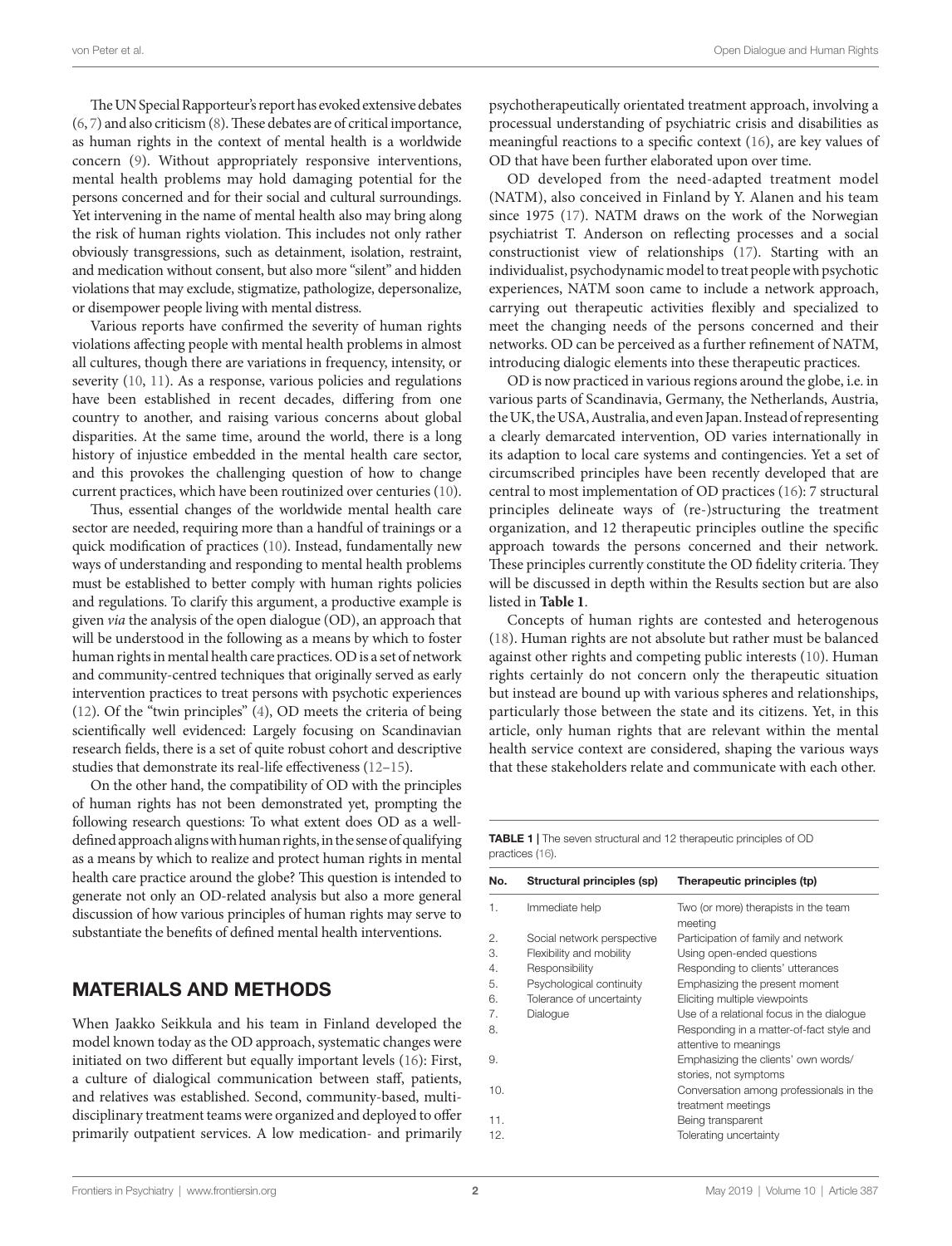Therefore, this article uses various frameworks of human rights, referring to both the Universal Declaration of Human Rights (UDHR) ([19\)](#page-5-16) and the UN Convention on the Rights of People with Disabilities (CRPD) ([20\)](#page-5-17). Both declarations strongly rely on the principles of self-determination and providing the affected people with a voice, both of which are at the core of the radically need-adapted OD approach. In addition, this conceptual analysis draws on the two recent annual reports of the Human Rights Council (HRC) on mental health and human rights [\(21,](#page-5-18) [22\)](#page-5-19), as these presently engage with the subject of human rights in global mental health care.

All cited references use various accounts and concepts to frame the human rights of people with mental health problems, such as individual autonomy, freedom of choice, non-discrimination, full and effective participation and inclusion in society, respect for difference and diversity, freedom of speech and expression, bodily integrity, freedom of arbitrary detention, and restraint and detainment. They also relate to other human rights such as the right to adequate housing, just and favourable conditions for work, equal recognition before the law, and freedom of various forms of deprivation. Although all these rights are of central concern for people with mental health problems, referring to all of them would extend the scope of the clinical situation. Yet it will be shown that OD as a practice may be a means to address these kinds of rights as well, an argument that is of great importance given the fact that these dimensions of lived experience strongly correlate to mental health and mental health problems [\(18](#page-5-15)).

Methodologically, this article is a conceptual paper. It discusses the conceptual framework of OD (the above-mentioned structural and therapeutic principles) against the background of human rights, as framed above. Thus, theoretical considerations will be at focus in the following, with the aim of investigating how closely the principles of OD correspond to those of human rights. At the same time, these considerations are broadly influenced by the authors' day-to-day clinical practices and other forms of their professional or scientific experiences with OD. Thus, the article is infused with various forms of experiential knowledge, making it rather like a hybrid between theoretical and practical forms of knowing.

# RESULTS

# Post-Psychiatric Understanding of Crises

OD employs a crisis perspective on mental health problems. According to the structural principle (sp) of immediacy (sp1—see **[Table 1](#page-1-0)**), within the first 24 h of a crisis situation, help is offered *in situ* (sp3), i.e., outside of mental health care facilities and within the everyday environment of the person or networks of concern (sp2). Decisions about the location and timing of the first and subsequent network meetings are left to the clients themselves (sp3), and the treatment team is at their disposal (sp4), working to ensure availability and personal continuity (sp5).

These structural conditions indicate a fundamental shift away from what were traditionally institutional concerns, routines, and logics: Rather than turning to hospital-based or authoritative interventions, OD directs treatment towards a more

patient-determined, open, and everyday life-related procedure. Correspondingly, dialogic practices, i.e., the therapeutic principles (tp), largely focus on meaning-making and an understanding of life-related problems (tp8). Central to this is the therapists' openness towards the clients' own accounts (tp6) of their experiences, and their subjective explanatory models (tp3). Professional diagnoses or clinical classifications are secondary, whereas the clients' own language is prioritized during the network meetings (tp9).

Taken together, these principles demonstrate that OD is a largely non-institutional and non-medicalizing approach. Promoting the clients' potential for self-exploration, selfexplanation, and self-determination, OD turns away from an institutionally driven agenda. Focusing on human response and communication, the network is supported in making sense of crisis as a *life event* rather than as a medical condition. Accordingly, pragmatic and life-related, instead of medically informed or manualized solutions, are sought, thereby fostering possibilities related to and embedded in everyday life, human relationships, and mutual understanding.

Such an approach exists in agreement with a post-psychiatric [\(23](#page-5-20)) perception of mental health care epistemology and practice, which prioritizes basic human values and everyday relationships, context-bound understandings, and local belief systems over symptoms and clinical diagnostics. This shift resonates well with a human rights approach for a number of reasons: First, it corresponds to the framework of human dignity and the value of the subject, as outlined within the UDHR (Art. 1). Instead of objectifying a person by applying a diagnostic label, he or she is appreciated as a full human being, capable of meaning-making, understanding, and acting upon themselves and the world around them. Endowed with reason and conscience, human nature is perceived to be inherently bound to subjective accounts and understandings, making communication *the* central response in moments of crisis.

Second, such an approach is compatible with the CRPD's relational model of disability, which conceptualizes a complex interplay between individual and environmental factors as both cause and perpetuator of (also psychosocial) disabilities (21, 25 Art. 1). The CRPD uses a relational notion of disability, reciprocally connecting individual deficits to contextual constraints: Neither an impairment nor an environment alone is perceived to be disabling *per se*, but only the combination, or better, the discrepancy of both, impeding a person's participation in society. Thus, both the OD principles and the CRPD foster an understanding of crisis that is deeply embedded within life conditions, contrasting to a more traditional medical perspective that perceives a disease to be an inherent trait of a person prevailing across situations ([24\)](#page-5-21).

And finally, such an approach relates to both of the HRC reports, arguing that the use of primarily the medical model may lead to further stigmatization and exclusion of people with mental distress ([21](#page-5-18)). Within these reports, the biomedical model of mental health is held accountable for fostering an "increasing gulf of exclusion" ([21\)](#page-5-18) between persons with psychosocial disabilities and the communities in which they live. The medical framing of mental health is characterized as inducing social distance and a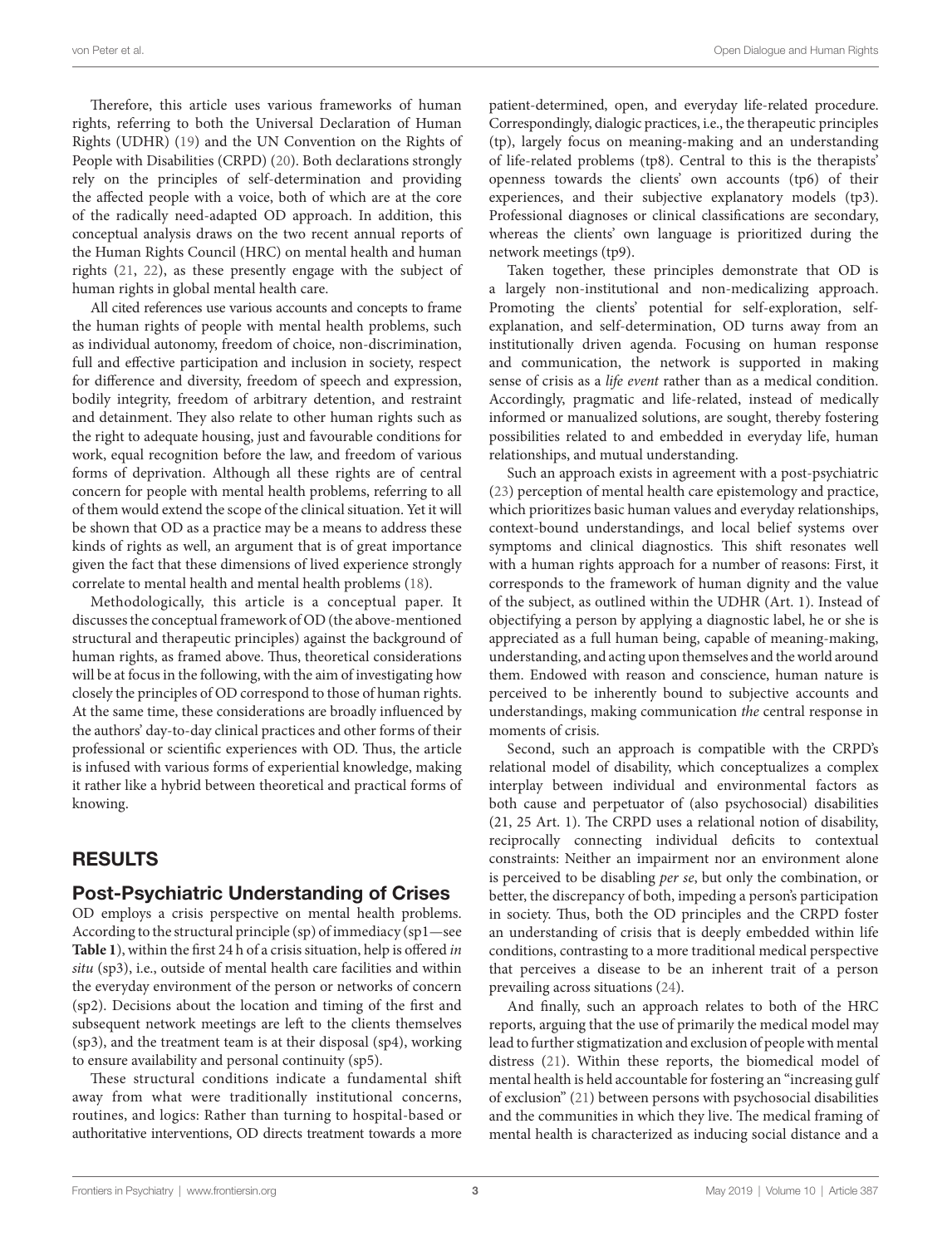fundamental othering of the persons concerned [\(22\)](#page-5-19). In contrast, a post-psychiatric understanding conceptualizes mental health problems to be of a universal kind—everybody may be affected at any time, depending on their life situation and state of being making a mental crisis an essential part of human nature.

# Strengthening Networks and Promoting Social Cohesion

A major structural principle of OD concerns the provision of treatment *within* the interactional and broader social network of the person of concern (sp2). Fundamental to dialogic practices is the systematic integration of the client's family and his or her close network during the network meetings (tp2). To facilitate this, everyone should be listened to and given the possibility of speaking, not just the person identified as experiencing problems or symptoms (tp6). Relational questions and other forms of dialogic inquiry (tp7) are employed to develop a shared language and shared meaning system for talking about the crisis (sp7). The aim is to understand the crisis as a natural reaction to a difficult situation (tp8).

Certainly, there are other therapeutic approaches that use a social network perspective, especially systemic forms of psychotherapy, to which OD owes many of its elements. Yet, in OD, the network perspective is *the* central component, the lynchpin that governs all its structural and therapeutic principles. Thus, the network meetings are implemented, whenever possible, as the first step of treatment, even in acute states of psychosis. Furthermore, the network approach of OD is characterized by its fundamental openness towards possible outcomes—what constitutes solutions to the crisis are not known in advance. Finally, other forms of systemic therapies usually are not recommended for people with so-called severe mental illness, whereas OD has been especially developed for this group of persons. In contrast to other systemic approaches, therefore, the social network perspective is the central organizing element of OD and is available to people and networks with all sorts of crisis experiences, facilitating open engagement with the problems at stake.

The network meetings may involve actors from various fields: family members and other kin, neighbors, and friends, and also more formal actors such as school teachers, social workers, employers, and (traditional) healers. Dialogue may be promoted among all these actors, building networks across various life worlds and levels of society. Thus, OD might also be understood as a means of community enhancement. Following a socio(-ecological) paradigm of mental health and mental health care, it stands to promote social cohesion. Emphasizing relationality and dialogue, OD strengthens interconnectedness and mutual trust and therefore may promote not only the health of the individual but also the collective well-being of a community or social system.

This social network perspective prevents the exclusion of network members, as often occurs when traditional, more individualistic and medically orientated treatment logics are used. Thus, it corresponds to an inclusionary approach, as it has been outlined in the CRPD: Everyone has the right to full and effective participation and inclusion in society (Art. 3), services

must be accessible to all (Art. 9), and everybody has the right to receive and impart information and ideas on an equal basis with others and through all forms of communication of their choice (Art. 21). In this sense, the central organizing principle of the social network perspective and the open and non-compulsory ways of communicating within the network meetings together enable all relevant actors to freely participate and engage in the processes of understanding and finding solutions for the problems at stake.

Further, the social network perspective corresponds with the CRPD's approach to disabilities: If disability depends largely on context (21, Art. 1), then context must be addressed in the corresponding solutions [\(24](#page-5-21)). Both the CRPD and OD employ a relational approach to find solutions for the problems at stake. In both cases, context is most important in both understanding a problem and finding a solution. Underlying this understanding of context dependence is, in both cases, a particular notion of personhood: to be in the world is to be *related*, to be *engaged*, to be *embedded*—social networks are central to the experience of being human and the origin of both challenges and resources in navigating moments of crisis.

This emphasis on context is also important in both the HRC annual reports, though transcending the impact of the immediate social network: Both reports stress the importance of social, economic, and political determinants of mental health problems, such as various forms of discrimination and stigmatization; unequal access to housing, work, and other resources; and other forms of lifeworld-related disparities ([21,](#page-5-18) [22\)](#page-5-19). In this context, a social network perspective is well suited to direct attention to this plethora of interconnected variables. OD as an approach may be used to explicate how these determinants and inequalities impact mental health and thus may serve to bridge both micro-levels and macro-levels of society.

# Restoring Dignity and Fostering Equality

In OD meetings, transparency is of the highest value (tp11): All information is shared, every decision is discussed within the network meetings, and the therapists openly reflect on their own thoughts, making them available for discussion (tp10). Furthermore, in network meetings, all voices are to be heard (tp6), no voice should be favored or dominant (sp7), and every person should be treated with utmost equality (tp2). Each person is invited to speak out, using their own words and stories (tp9), even psychotic experiences; and the therapists' primary task is to be open (tp3) and largely responsive, rather than instructive or interpretive (tp4).

In this sense, OD techniques can help restore human dignity: Dialogically, a common language is developed through the meeting to support the network in the search for words to name the previously unspeakable (pt9). Thereby, any expert voices, medical expertise included, is converted into part of the polyphonic exchange, rather than providing a dominant or authoritative frame. Within this dialogic process, there is no right or wrong; OD does not strive for consensus but rather for the generative juxtaposition and creative exchange of multiple viewpoints (tp6). All actors are respected as full human beings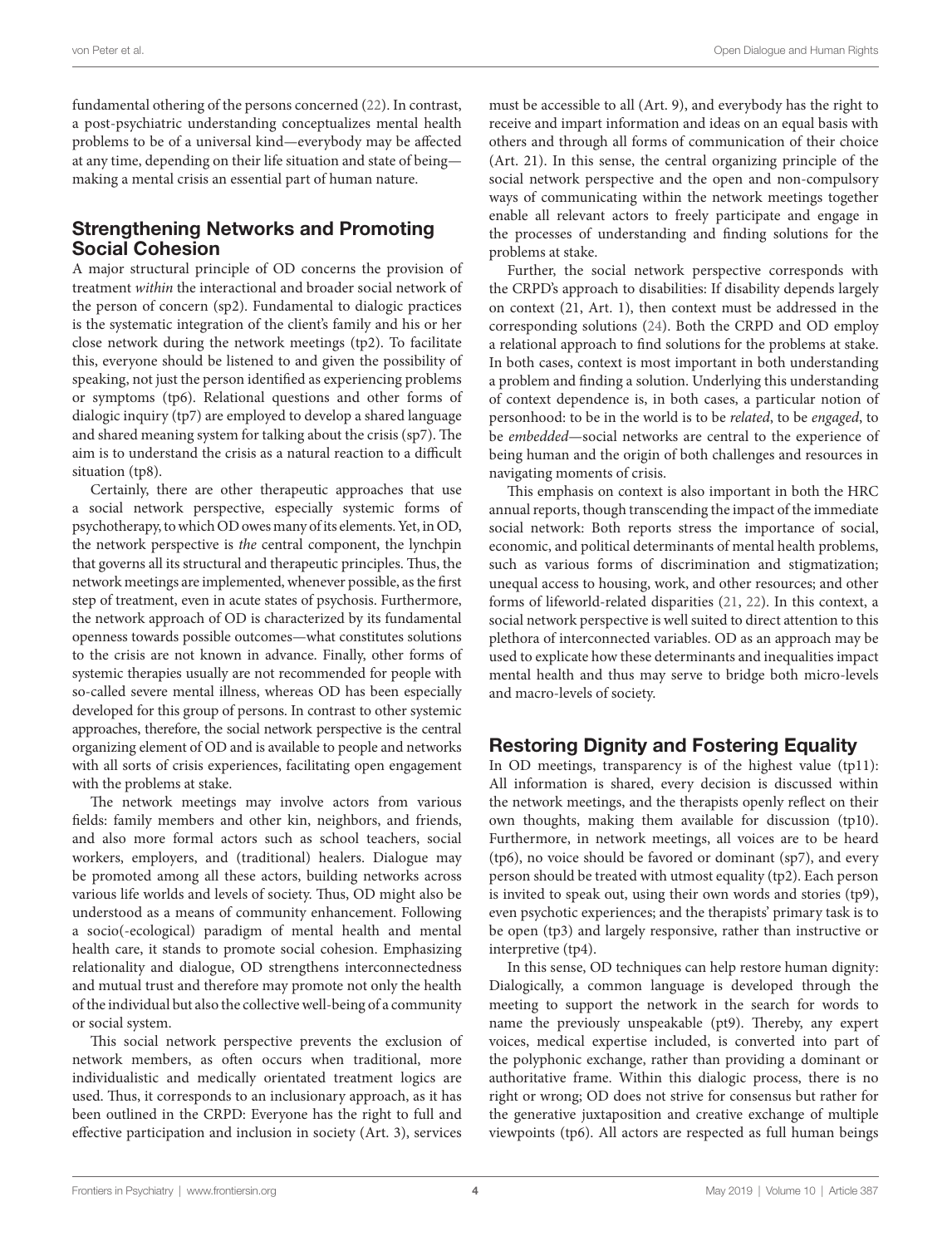and are encouraged to speak from their own positionality (pt12). Recognizing diversity and the worth of every single voice is essential to dialogic practices.

Additionally, OD is very explicitly a non-hierarchical approach. Horizontal forms of multi-professional collaboration are necessary to create space for dialogical communication (tp1). Power dynamics between providers and users of services, as well as within the network, should be addressed openly and modified accordingly (tp11). Clients and networks are encouraged to (re-) claim agency in making their own choices about their health and treatment procedures (tp3), demonstrating the emancipatory and empowering potential of dialogic practices.

Allowing a person to find and express the right words for the previously unspeakable makes him or her a human being, with a voice of consequence that is heard and responded to. Correspondingly, the preamble and Art. 19 of the UDHR as well as Art. 21 of the CRPD reinforce freedom of speech, belief, and expression. The persons concerned have a right to speak out and to express themselves, as do all human beings, in whatever condition and situation they may find themselves. Each of us is born free and equal in dignity and should enjoy the same rights.

Furthermore, the OD principles of respecting diversity and multivocality during network meetings resonate well with the CRPD aim towards inclusionary practices and participation (21, Art. 3). OD practices do not strive for consensus; instead, they aim at the non-judgmental juxtaposition of various perspectives. As human beings are distinct, these differences must be accepted and allowed for and understood to be part of humanity's diversity of experiences.

Finally, in both codes, and in agreement with OD practices, autonomy and self-determination are central values (21, Preamble; 20, Preamble). The CRPD (Art. 3) recognizes the importance for people with disabilities of their individual autonomy and independence, including the freedom to make their own choices. Persons with disabilities should have the opportunity to be actively involved in decision-making processes, including those directly concerning them. In the same way, the HRC annual reports advise treatment systems that radically redistribute power and hold both equality and freedom of choice in high esteem ([21,](#page-5-18) [22](#page-5-19)). This corresponds to the ODs radically person-centred approach that supports the ability of all persons concerned to reclaim agency and decision-making power.

# **DISCUSSION**

This article employs a highly idealized account of OD. OD in practice surely falls short of this idealization, itself subject to the complexities of context, funding, and implementation. But the same is true for the implementation of any intervention. A further limitation is the authors' bias in largely focusing on commonalities, instead of distinctions, between the principles of OD and human rights; yet discrepancies were difficult to detect, maybe also due to the authors' enthusiasm for OD. Third, OD largely shares significant similarities with a variety of other concepts or approaches, such as the NATM, Soteria [a nonclinical, relation-based but rather stationary approach to attend people with psychotic experiences [\(25](#page-5-22))], and various systemic approaches. While our discussion was necessarily narrowed to focus on OD, it is important to recognize the multiplicity of relations and influences that shape its history and current practices. At the same time, this article may serve as a starting point to consider also the compatibility of many other approaches with human rights values and principles.

Despite these limitations, this conceptual paper aimed to demonstrate that the distinctive principles of OD are well aligned with contemporary discourses on human rights. OD is a largely non-institutional and non-medicalizing approach, which both depends on and fosters local and context-bound forms of knowledge and practice. Its fundamental network perspective facilitates a contextual and relational understanding of mental well-being, as it is postulated by contemporary human rights approaches. OD opens the space for anyone to speak (out), for mutual respect and equality, for autonomy, and for both recognizing and addressing power differentials.

In this sense, we argue that OD can be understood as a human rights-aligned approach. Yet there is a major limitation to this argument, as the mentioned studies on OD did not investigate its impact on any forms of coercion, such as rates of forced or non-consensual treatment, detainment, isolation, and other forms of restraints, with exception to one study that demonstrated a reduction of involuntary admissions in the regions that practiced OD and compared with Finland ([26](#page-5-23)). Currently, there is an extensive and controversial debate on coercion and psychiatric practices, particularly on how to understand Art. 14–16 (rights to liberty, freedom of inhumane treatment, and punishment and freedom from exploitation, violence, and abuse) of the CRPD in relation to mental health care [\(27,](#page-5-24) [28](#page-5-25)). There is no easy solution to these questions. At the same time, answers must be at the center of any human rights-aligned approach.

Thus, future studies in OD must address its impact on various forms of coercive measures. This is even more desirable as the principles of OD seem to be well suited to prevent coercive practices and other forms of restraint. Fostering safe spaces of mutual understanding and engagement, the basic values of OD, relate to consensus, participation, autonomy, dialogue, and communication. OD is practiced primarily in non-institutional settings, making coercion less likely. Taking up a social network perspective facilitates a shared form of "risk management" by involving a network of mutual support and distributed responsibility. As a result, OD as an approach is mentioned in various reports as a promising practice to reduce coercion ([5](#page-5-4), [6](#page-5-5)). Yet solid evidence for this argument is still pending.

Further, and to conclude, OD as a treatment model is adaptable to various cultural and structural conditions: First, as it does not maintain a preference for any specific explanatory model, OD can function as a non-essentializing, culturally sensitive approach in a variety of environments and ecologies. Furthermore, framing treatment difficulties as social rather than medical concerns makes OD less dependent on highly educated psychiatrists or other professionals. Instead, it can involve lay (and easily peer-) workers that have been adequately trained and may be employed in the primary health care sector ([29\)](#page-5-26). This flexibility,